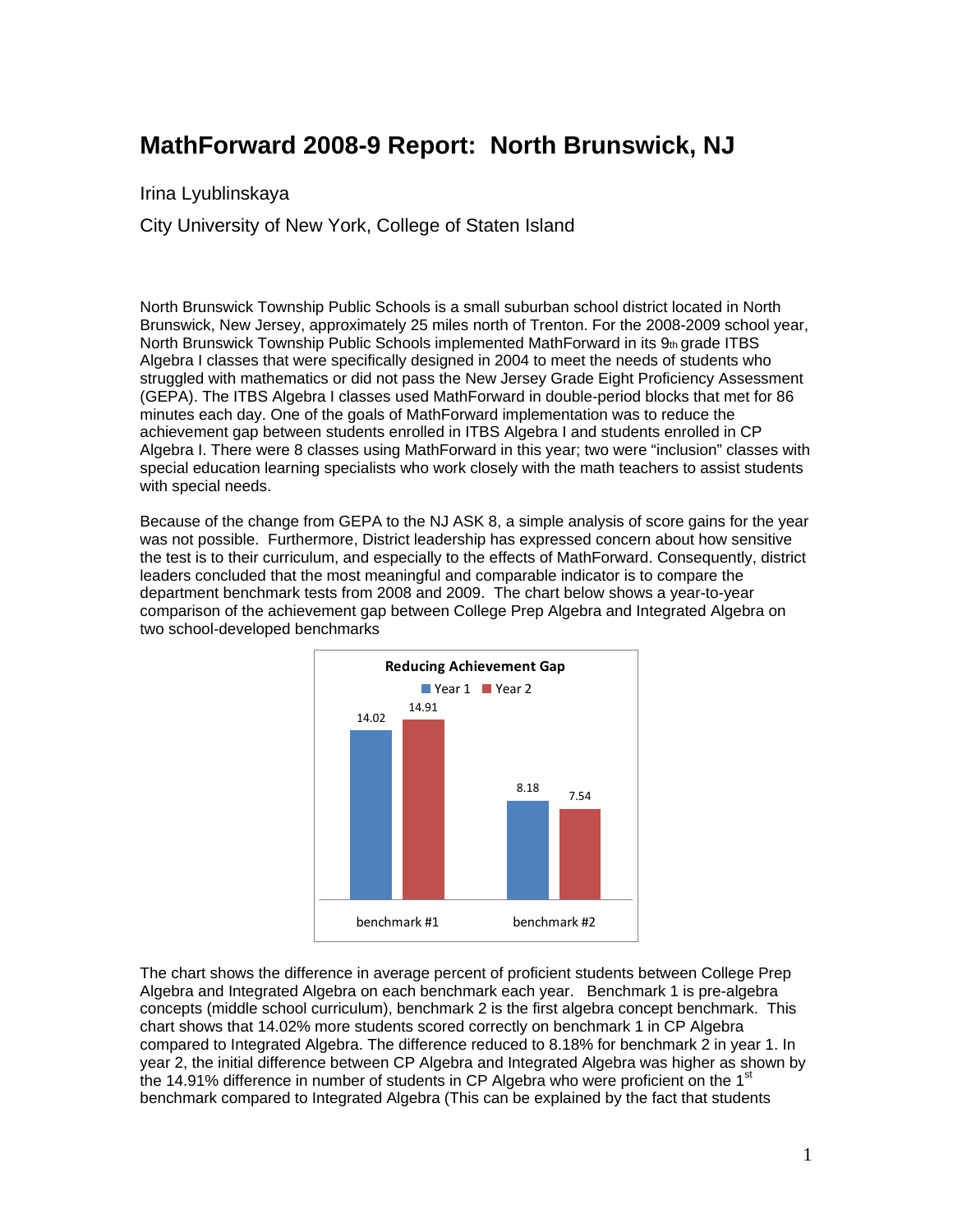coming to Integrated Algebra were weaker in year 2 of the program). However on the  $2^{nd}$ benchmark the difference was reduced to 7.54%. Thus, in Year 2 there was an even stronger effect of the MathForward program with weaker students.

Thus, the data represent a reduced achievement gap between Integrated Algebra and College Prep Algebra. In Year 1, the gap declined from a 14.02% difference to a 8.18% difference in average number of proficient students. In Year 2, the gap declined from a 14.91% difference to 7.54% difference in the average number of proficient students.

We could question whether there was a difference in entering achievement level (preparation) of the classes from Year 1 to Year 2. The chart below examines the effects of entering achievement level (preparation), as shown by proficiency rate on the tests.



CP Algebra students outperformed MathForward students on all benchmarks. On Benchmark #1, 2.68% more MathForward students in year 1 scored proficient or higher, compared to year 2. Thus, students in year 1 were more ready for algebra than those in Year 2 when entering the program. On benchmark #2, in the MathForward curriculum the year-to-year proficiency gap was reduced to 1.96%. That reduction says that students in year 2 performed worse than students in year 1, but the difference was reduced.

By comparison, in CP Algebra course the year to year gaps increased from 1.79% (Benchmark 1) to 2.6% (benchmark #2). More students performed worse on benchmark 2 in year 2 compared to year 1. Thus, despite the expected better readiness of the CP Algebra students compared to the MathForward students for algebra, the MathForward students improved their proficiency gap, while the CP Algebra students increased theirs.

The analysis is complicated by ongoing concerns of the district over the alignment of the tests in use with their curriculum, and in particular the sensitivity of the tests to the learning enhancements provided by MathForward. Thus, it is possible that the tests in use underestimate the effects of MathForward.

Chapter test performance, shown below, also suggests that MathForward students are closing the achievement gap with the CP Algebra students.